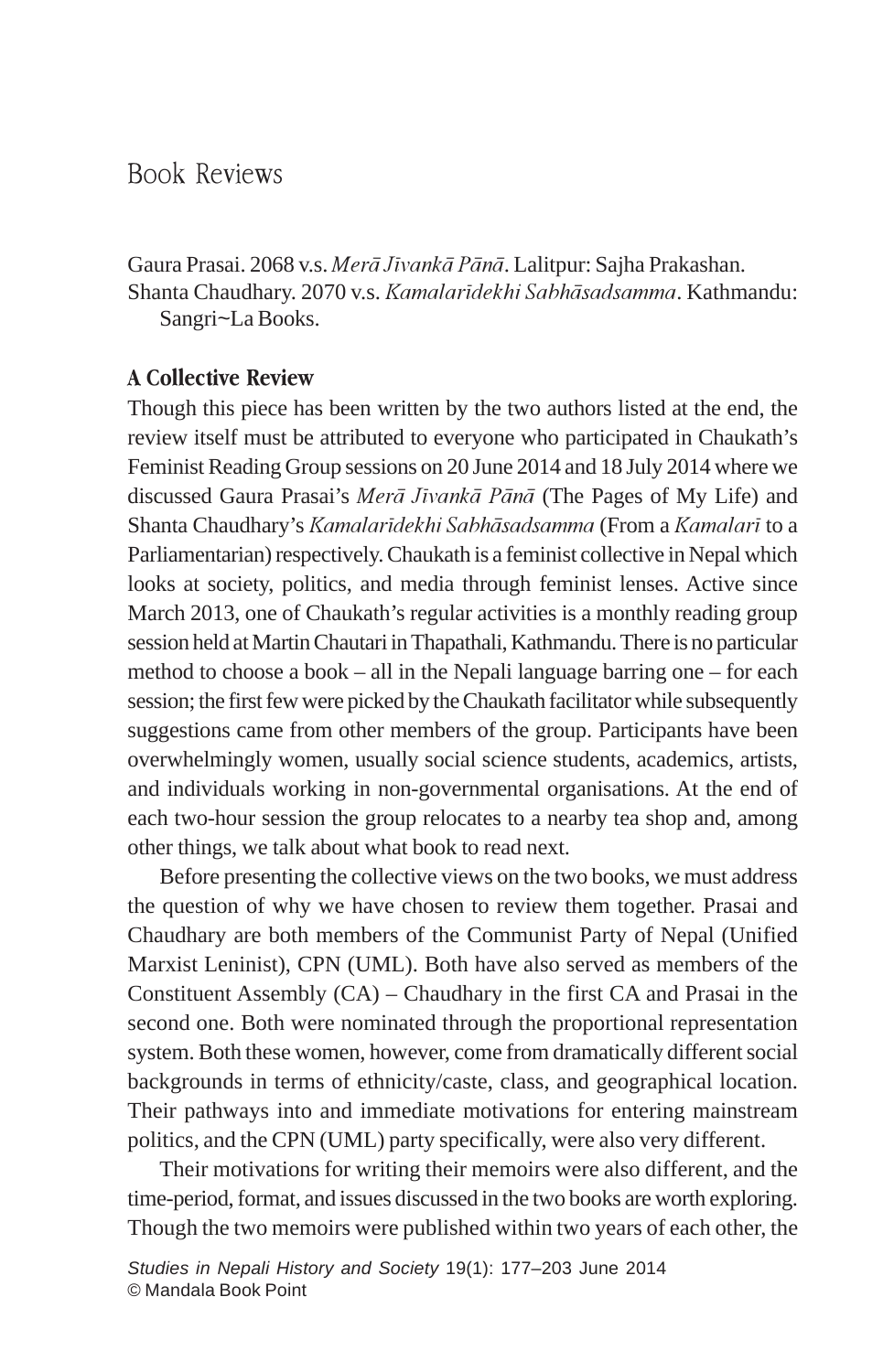time period and thus the political and social moments they cover are chronologically and substantively quite different.

### Two Women, Poles Apart

Parsai's story is intertwined with the tumultuous times of what is known as the Jhapa Uprising – a guerrilla movement by what is now the CPN (UML) which was strongest in the eastern region especially in the district of Jhapa. From the details of family life given in her book, we know that Parsai's uppercaste family was not wealthy, but we can assume that it was a middle class village family – able to survive comfortably and prosper through farming their land. Parsai paints her father as a progressive man, who sent her to school and encouraged her to be physically strong; in page two of the book itself she says her father taught her how to wield a stick, jump, and climb. In 1972, when Parsai was 13-years old, her teacher was a man with strong communist sympathies. He – we are not sure if with the blessings of her father – sent Parsai and her friends out to do low-level party work. Perhaps the extent of her political commitment would have ended there. But things changed when Parsai heard rumours that her family was set to marry her off as the second wife of a much older man. Unwilling to marry, she defiantly ran away from home and went underground with the Jhapali guerrillas.

 $Mer\bar{a} J\bar{v}$  and  $P\bar{a}n\bar{a}$  begins at this point, with the 13-year-old Parsai going underground. The rest of the book recounts her experiences 'underground' – the different places she travelled to and lived in while doing party work, descriptions of people she met along the way, her arrest and long incarceration, her release and subsequent illness, and her marriage and family life with a fellow cadre. The trajectory of Parsai's life – at least the years covered in this memoir – has been fundamentally shaped by politics, especially the ebb and flow of the Jhapa Uprising. Her memoir begins thus: "The country's situation was complex at that time. The dark Panchayat regime was in place. The educated and aware had their hands and mouths tied" (p. 1). But Parsai does not delve into the nuances of the Uprising or her role in the party in telling her story. What was her political trajectory? What positions did she hold in the party? What does she think of contemporary Nepali politics when compared to the values and vision of the Jhapa Uprising and the early years of the CPN (UML)? How did she rise and get to where she is now?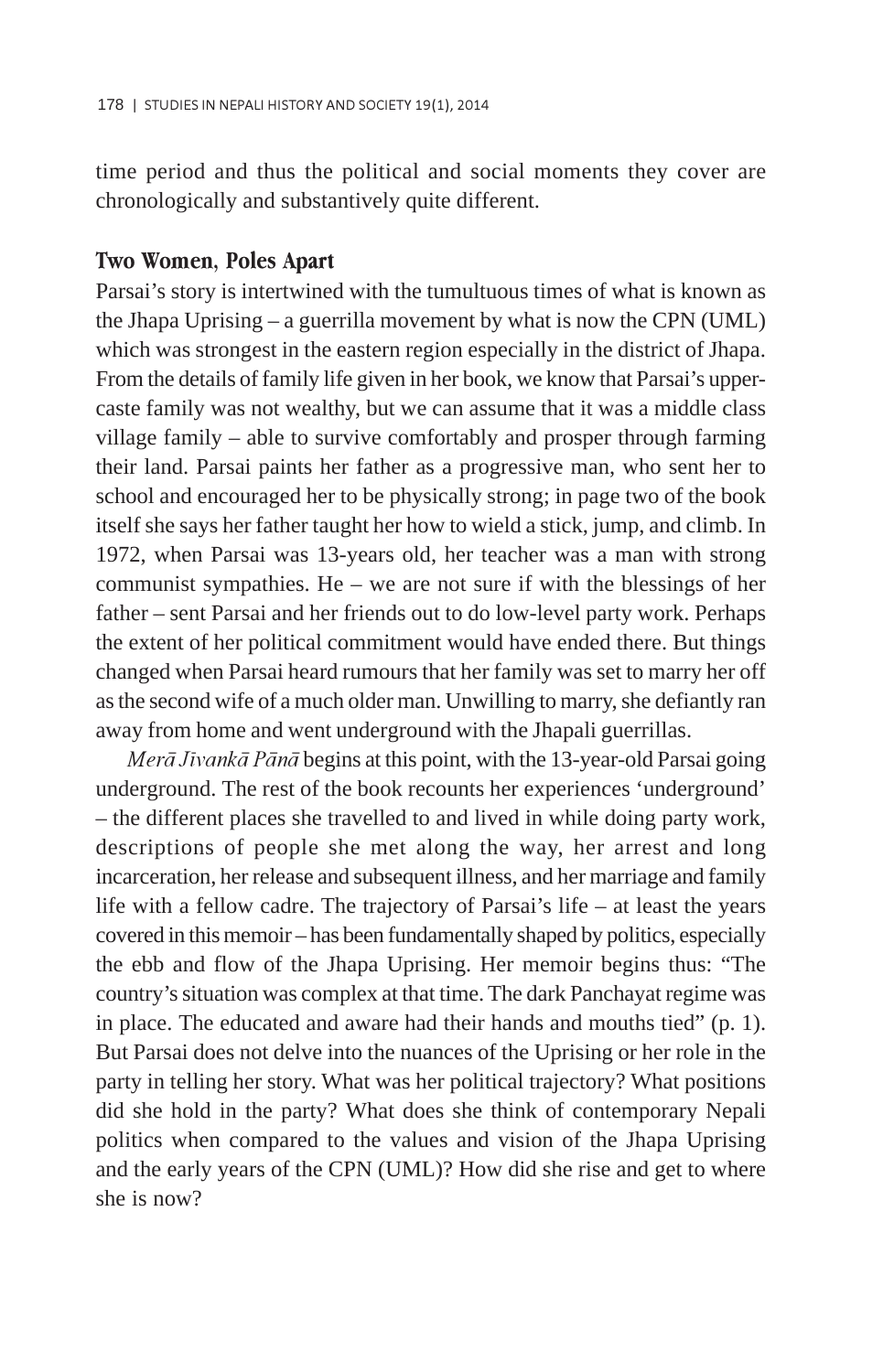Parsai's motivation in writing this memoir is not to chronologically trace the achievements and trials of her life, it appears. Her book has no introduction, laying out her motivations for writing about her life. When she came to speak to the reading group (on 20 June 2014) she said the goal of her book was simply catharsis. It is clear that Parsai viewed that period of her life as one punctuated by stretches – some momentary, some extended – of suffering. She had written down her thoughts and experiences in that period, and the memoir is based on those notes without too much editing or organization. The memoir lays out Parsai's life story, with each chapter focusing on key locations and events. Parsai does not seem to particularly want to inspire other women and/or revolutionaries. She is also not interested in making a point about her political party or sharing her vision for the future. She seems only to want to note down the events and feelings of a particular period of her life, to allow others a window into her experiences so that there is a public accounting of her suffering and strength.

Chaudhary, meanwhile, has a mix of motivations for writing her memoir. In her preface, she notes that the idea of writing her life's story first came to her when she read Jhamak Kumari Ghimire's memoir, Jīvan Kādā Ki Phūl (2067) v.s.). Ghimire, who has cerebral palsy, wrote the memoir with her foot. Chaudhary says Ghimire's sense that she herself could act despite such a debilitating disability touched her: though physically able, she too was born into great disadvantage. It is for this reason that she rejected offers to have her biography written, and chose to write herself – a skill she learnt only late in life. Alongside, Chaudhary also wanted to share the reality of bonded labor (the kamalari practice) and landlessness, which is an experience of many Nepalis. The memoir, therefore, was born of both "desire and compulsion".

Chaudhary's life too had no shortage of suffering – she was born into a Tharu family who had served as kamaiyas and kamalaris, a bonded labor system widely practiced in the western plains districts, for generations. Attending school was unimaginable for Chaudhary, who started working at the home of landlords when she was nine years old. Chaudhary's descriptions of the brutalities of the kamalarã system are stark. But the book was not the first time she had shared these stories, which had already appeared in numerous media outlets since she became a member of the first CA in 2008.

In the book, she highlights her powerful resistance to both the landlords as well as to her own community and family who sought to prevent her activism.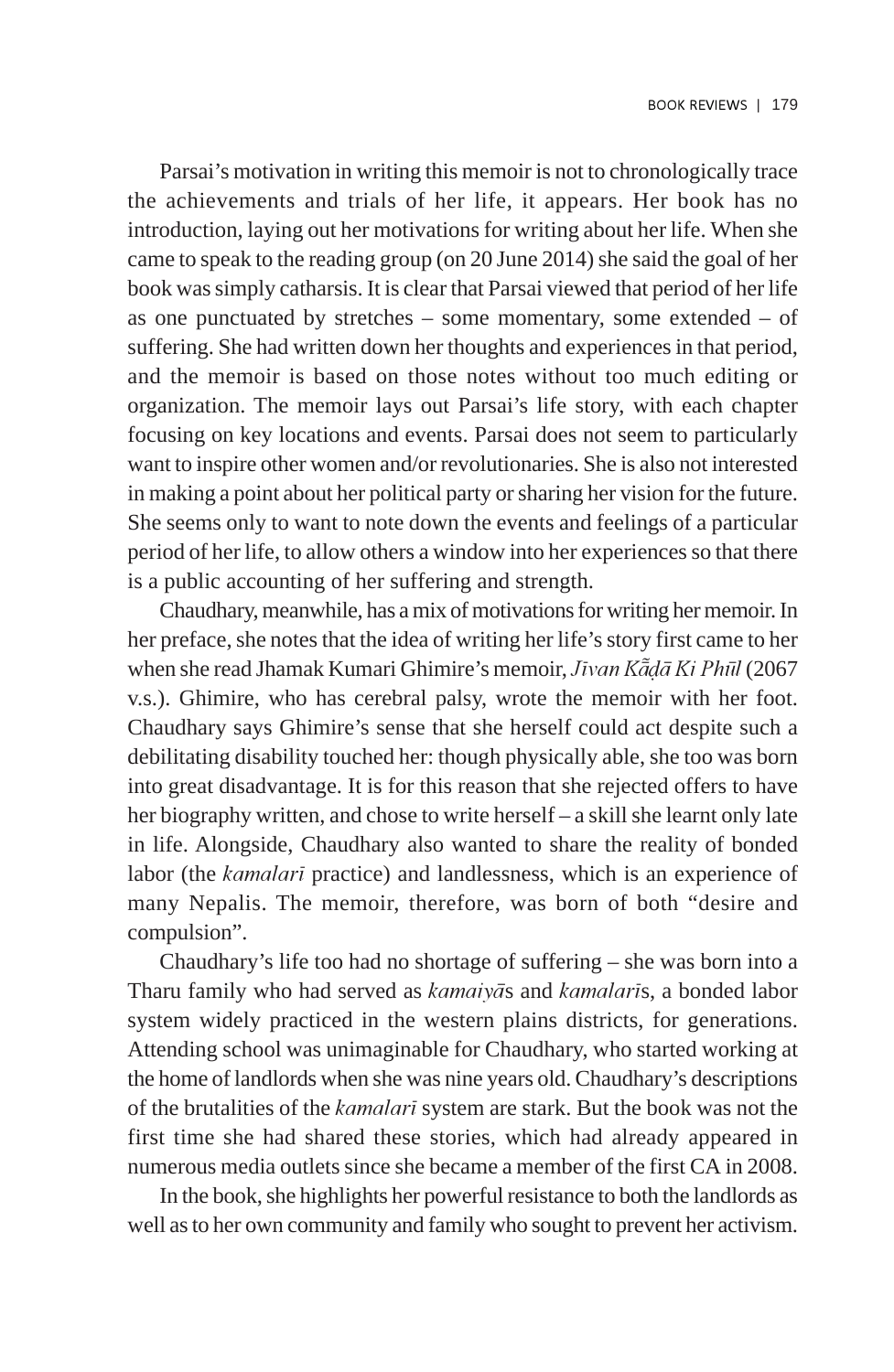She also, to our mind consciously, weaves her trajectory and contribution as an activist/politician into the book. She highlights her commitment to and organizing with the Land Rights Forum. She notes that she was responsible for lobbying to electrify her village. She justifies her support of the CPN (UML) as opposed to the Communist Party of Nepal (Maoist): The CPN (UML) started social security programs during its reign in the mid-1990s, and she opposed the violence unleashed by the Maoists. And she stresses her work as the chairperson of the Committee on Natural Resources of the Parliament (2008- 2012) – here she particularly emphasizes her lobbying for the rights to forests and other natural resources of landless people. She is also keen to emphasize her continuing commitment to freeing and empowering kamalaris.

Chaudhary's book is more overtly political than Parsai's. And we can perhaps trace two reasons for this. First, the political and social moment in which Chaudhary came into adulthood was very different from the one in which Parsai matured. After the first People's Movement in 1990, though deep and brutal inequalities remained, there was an opening up of space for organizing along different axes – ethnicity, language, religion, land. Chaudhary's entry into the CPN (UML) was through the issue of land reform and rights; this was an issue she understood well through experience. And the practice of village, and then district, level organizing provided space for her to gradually become well-versed in on-the-ground political organizing, rhetoric, and strategy. Parsai, meanwhile, only learnt of a broad and abstract class theory – the practical manifestations of which she had little real experience/understanding of. She was a small cog in a big, and littleunderstood, machine. Further, Chaudhary also benefited from the post-2006 (when the second People's Movement took place) spirit of inclusion, proportion representation, and reservations for the marginalized.

Second, one must also consider their futures within the party to understand the different spirits of their respective memoires. That Parsai was elected through the proportional representation to CA II means that she continues to have some hold within the party. But she is by no means a highprofile politician – either within the party or in the public. At this relatively late stage in her career, it is unlikely that this will change. Chaudhary, meanwhile, is a rising force in the party. The chairpersonship of a Parliamentary committee was no trivial position. Subsequent to the release of her book, she was able to secure a ticket for a much-coveted first-past-the-post race in the elections to the second CA held in November 2013. She went on to lose that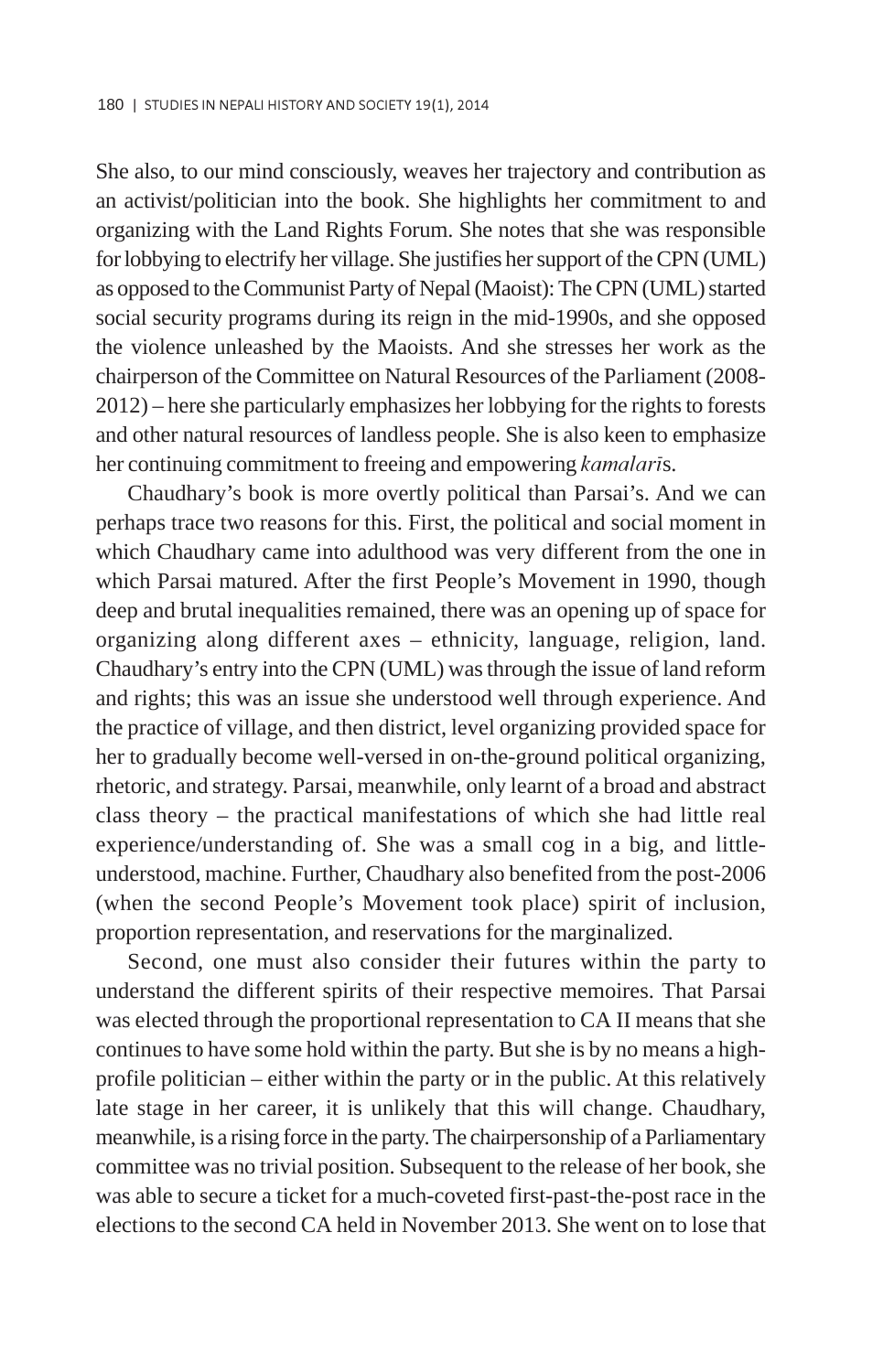election in her home district. Nonetheless, in a situation where most women cadres were shunted to the proportional representation list, it is a testament to both her skill and her ambition that she was able to secure that ticket. The memoir is, therefore, also a means of doing subtle political maneuvering – positioning herself just so in the eyes of both the voting public and the party leaders.

#### Two Women, Similar Concerns

Despite the significant differences between the two women's personal and political backgrounds, the group discussion on the books revolved around similar issues. Specifically, three broad discussion themes emerged from both books. First, participants noted a stark dichotomy between the women's extraordinary strength in their public struggle as compared to their seeming helplessness within the home. Second, that the CPN (UML) did not provide adequate support to both women was noted. This is especially highlighted in Prasai's case; the then-underground party demanded great sacrifices of her, as they did of all cadres, but essentially abandoned her during her pregnancy and in providing childcare. The participants agreed that all political parties do not put resources into building the skills of their cadres, regardless of gender. But they especially lack any systems that allow women to continue their political careers once they marry and have children.

Third, the threat of sexual violence is a constant in both memoirs. This is a central theme for Prasai, who was abducted and sold to a brothel during her time as an underground revolutionary. This is, however, only the most traumatic of multiple cases of unwanted sexual attention and attempted rape by fellow comrades, the security forces, and a boss at the workplace. Throughout the book, Parsai's narrative is anchored to her experiences in the world due to two central identities – that of a woman and that of a leftist guerrilla. She herself highlights that she was made a target for sexual violence because of her these two identities, especially the former.

Chaudhary, meanwhile, puts less emphasis on sexual violence to herself. But such violence was by no means an anomaly in her community, she notes. Kamalarã women, as bonded laborers, were constantly at risk of being raped by their masters and the latters' sons. Such rapes were the norm in a situation where the power dynamics between landlord and bonded laborers were so uneven. And considering that entire Tharu families depended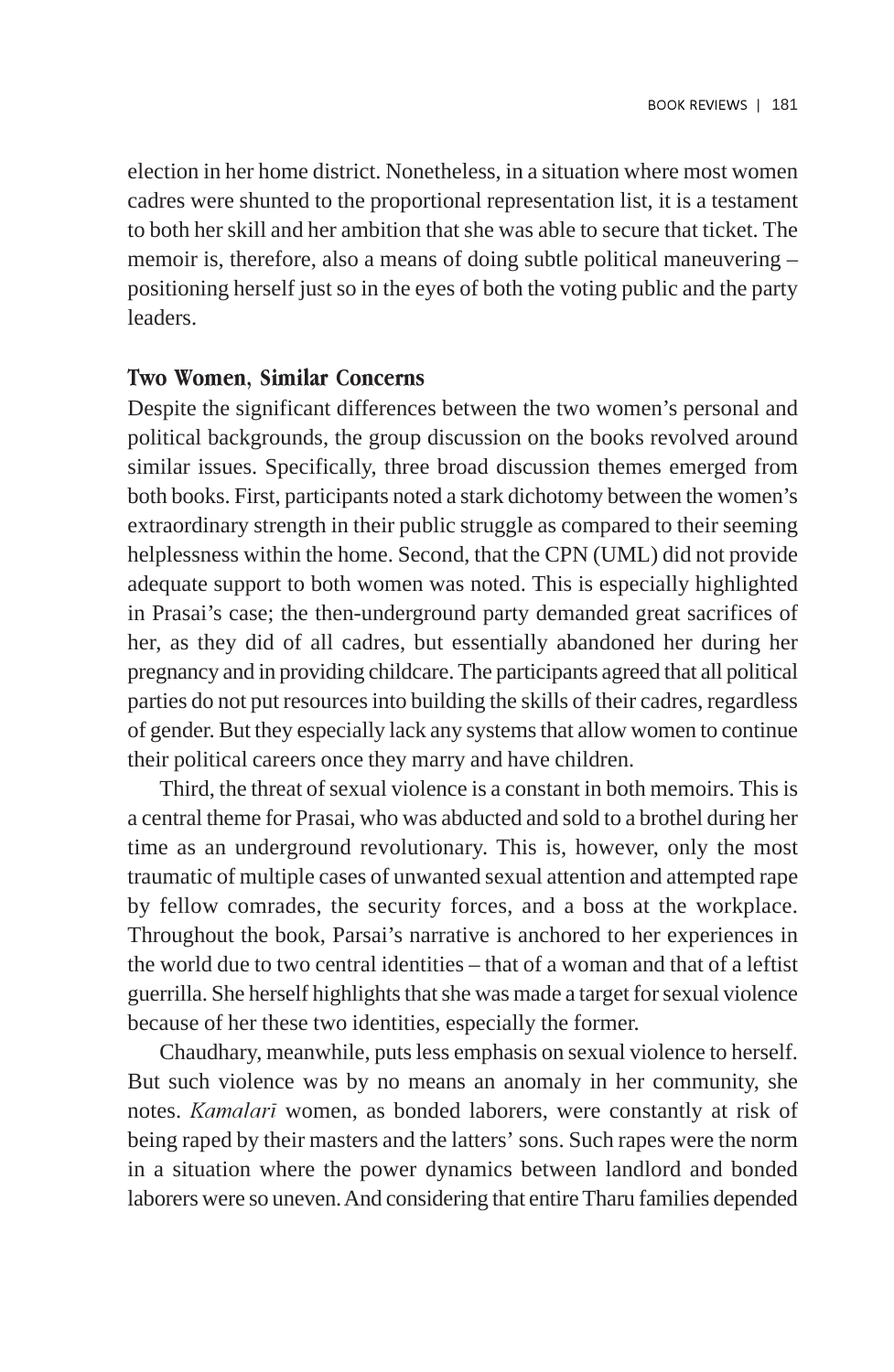on the whim of the landlords for survival, there was no question of any legal or financial recourse.

Within the framework of these three themes, the next section will delve deeper into the individual books. Considering the group's stated feminist agenda, the entry point into both books is Prasai's and Chaudhary's place in society as women. It is, however, evident that their very different caste/ ethnic as well as class identities shape their experiences as women. The two authors themselves stress other identities – revolutionary, kamalari, champions of social change, leftist politicians. Parsai, however, appears to have a complicated relationship with her identity as a woman and as a communist. While her memoir is filled with her experiences as a woman, in her theoretical rhetoric she adheres to a Marxist/leftist school of thought. Overall, both see themselves as working more with the issues prioritized by these identities rather than within the women-focused agenda that is also prominent in the Nepali public sphere.

This necessarily leads to a discussion, in the final section, about two weaknesses of the mainstream women's movement in Nepal. First, the movement is unable to account for the radically different experiences of womanhood encountered by Nepali women. Second, the movement has not put serious effort into establishing the home and family as a site of politics.

#### Politics of Family? Politics vs Family?

During the discussion of Mer $\bar{a}$  Jivanka Pana, the general feeling in the room was one of dissatisfaction. Considering Prasai's trajectory from a young revolutionary in the heydays of the Jhapa Uprising to her current place in the CA, the group expected the memoir to be more politically nuanced. Undoubtedly, there was both empathy and respect for her struggles, political and personal. But there was distinct disappointment with Prasai's superficial engagement with the socio-economic issues underpinning the revolution. While the memoir records her constant movement back-and-forth between Nepal and India for her revolutionary work, there are no details on what this underground work consisted of. For instance, on page 88 there is a group photograph of women members of the revolution in Shillong, India. Prasai devotes that whole chapter to talking about her time in Shillong where she was organizing women. Yet, there is no mention of the actual day-to-day work or organizing, nor of the goals of the women's group.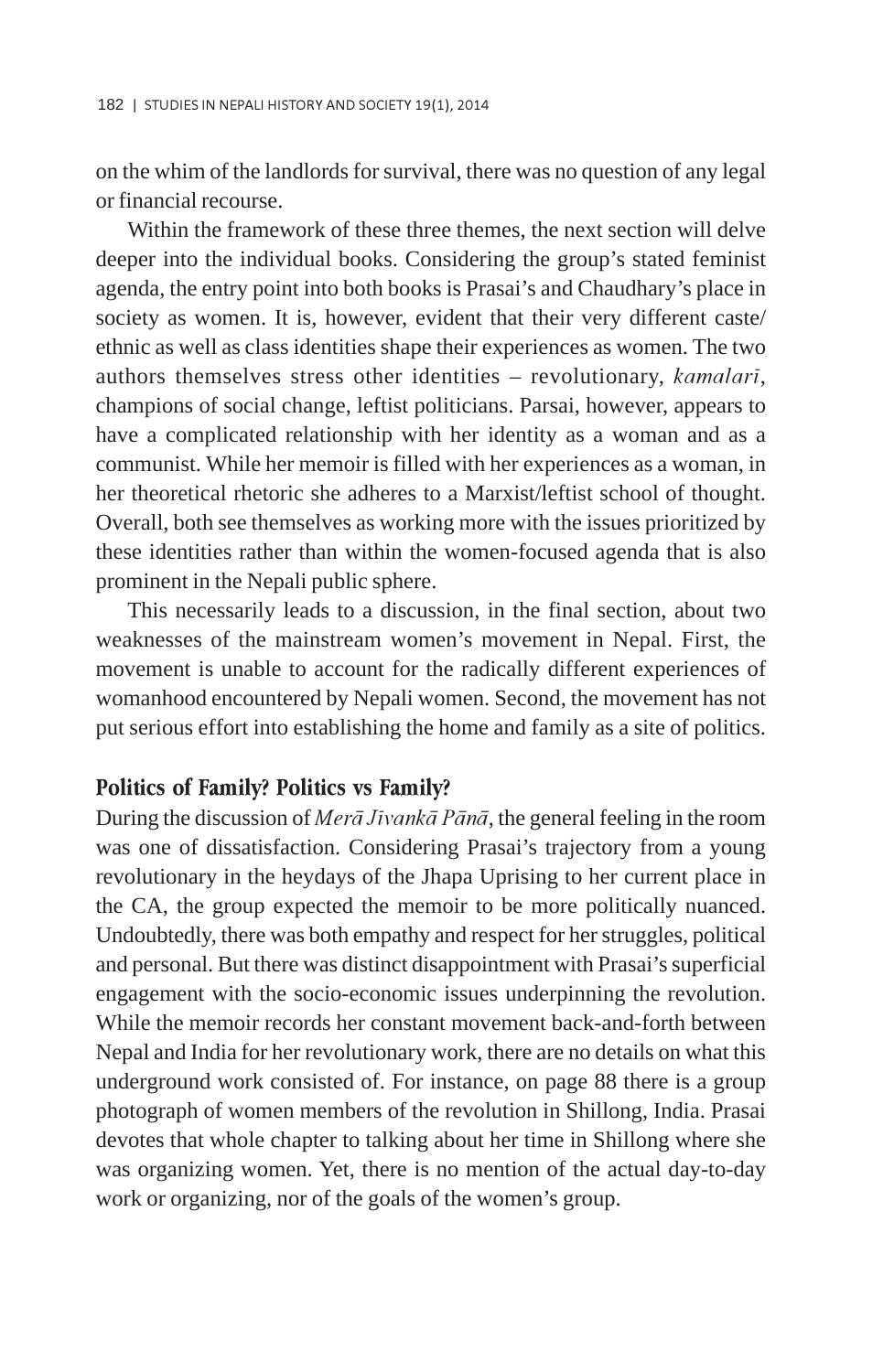How do we understand this lack? It could be that Prasai simply chose not to delve into these issues in her memoirs. When she attended the discussion session, Prasai said publishing the memoir was a cathartic act for her. If this was the goal, it is perhaps understandable that the nuances of political ideology took a backseat to her own experiences and feelings. Another explanation is that the majority of young cadres like Prasai lacked a proper political education. Prasai was but a teenager when she went underground, and she could only learn what the party taught her. As the memoir is based on her old notes, seemingly without adequate editing prior to publication, her youthful political naivety comes through.

While there was clear disappointment with her political understanding in the memoir, the group was surprised by her portrayal of herself within her marriage and home. Halfway through the book, Prasai marries another party cadre. In her own words, she sees the marriage as a means to protect herself against further sexual harassment. After this point, her characterization of herself changes. Formerly, she paints herself as a very active character; whether during her brief captivity in a brothel or her long incarceration in a Kathmandu jail for her political affiliations, her courage and rebellion do not falter. But after marriage and motherhood, she is frustrated and seemingly defeated.

There are two small, but telling examples of her consistent dissatisfaction with the dynamics of married domesticity. During her first pregnancy, a difficult one where she is constantly unwell, her husband is often away from home on party work. Due to implied issues with her in-laws, she lives alone while he is away. He suddenly appears at home one day. She asks him to stay with her, clearly seeking support during her difficult pregnancy. But he says he cannot do anything for her while party duty calls. He leaves soon after, but returns later that evening with a friend due to a road blockage en route. On their arrival, the pregnant and ill Prasai gets up to make them both a meal. In a book that has till that point been about rebellion and revolution, marked by acts of great courage, this unquestioning acceptance of a woman's role in the kitchen – despite serious illness – by all three revolutionaries in the scene stands out. Why did her husband and his comrade not think to cook a meal for the ill and pregnant Parsai? Why did Parsai find it impossible to ask them to cook themselves? Why does Parsai not reflect on the (in)appropriateness of this dynamic?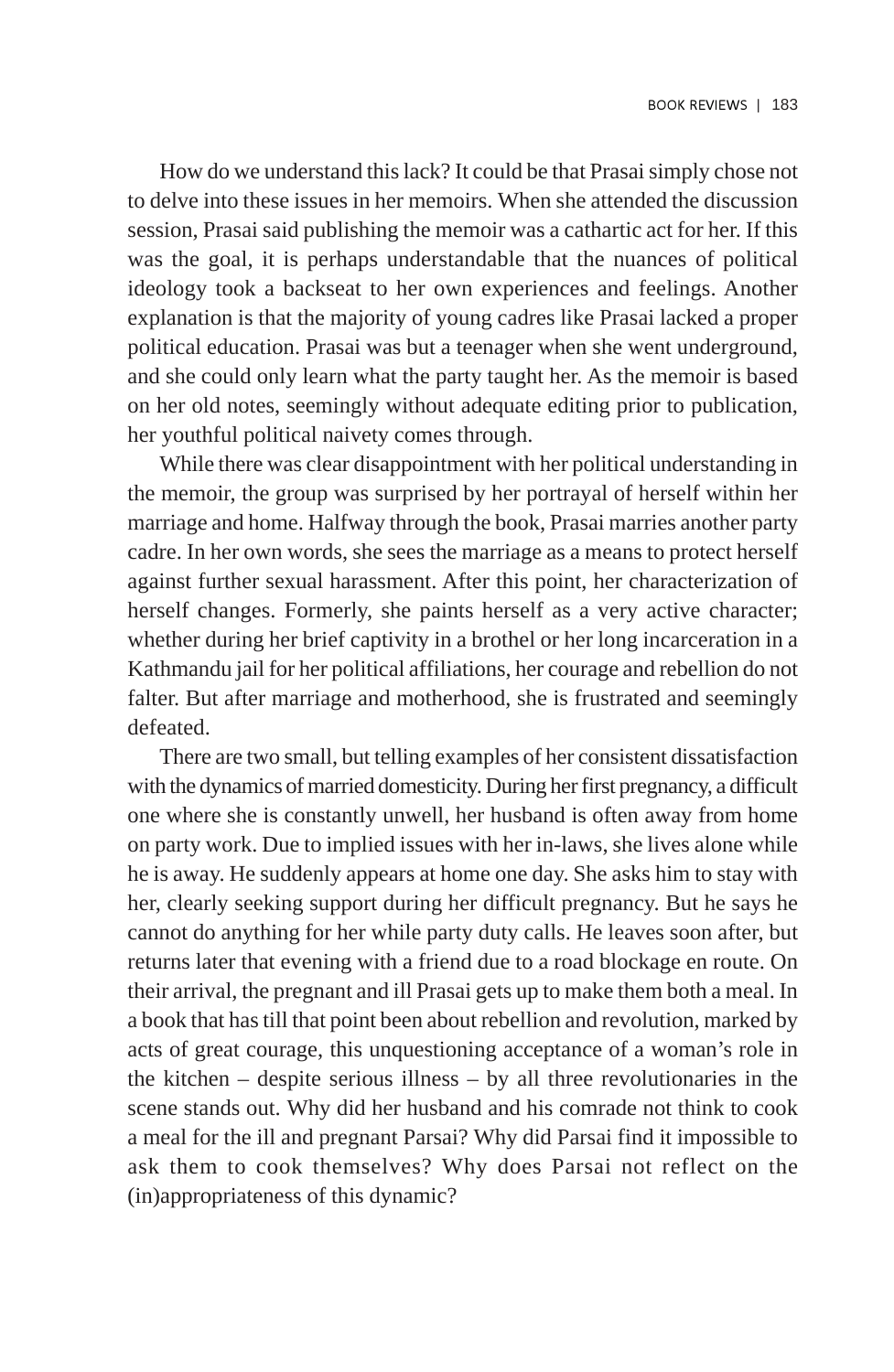Left largely alone by her husband despite desiring otherwise, Prasai is equally abandoned by the party which appears to have done little to take the struggle into the homes and relationships of its cadres. There is no system in place to allow Prasai to remain politically engaged while raising her child. She is in a situation where she has to choose one or the other. In fact, Bam Dev Gautam – senior CPN (UML) leader and Deputy Prime Minister and Home Minister in the current government – explicitly tells Prasai to choose between the party and her child. Prasai does challenge Gautam and the party by going underground with her child. But on reading her own story, she seems to have found herself unable to mount a strong resistance to the dynamics – one she is evidently dissatisfied with – she faced within the home as a wife, daughter-in-law, and mother.

The most recurring theme in Prasai's book is, however, that of sexual violence and sexual harassment. Indeed, the issue of sexuality seems to have shaped the trajectory of Parsai's life. In the first instance, she goes underground to escape an arranged marriage with a much older man. Later, she agrees to marry her husband as a means of protection against further sexual harassment. In between, and indeed even after her marriage, she constantly grapples with questions of how she should look or behave to prevent unwanted attention from men.

And yet, Prasai comes across as resistant to a radical change in gender relations. This is most starkly evident when, during her time in prison in Kathmandu, Prasai meets Nepali Congress leader Shailaja Acharya who was also a political prisoner. The latter engages Parsai in conversation about advocating for the right of Nepali women to be single mothers. Prasai responds, "You're trying to turn Nepali women into prostitutes. Instead of this, we should be fighting for women's freedom, independence, equality and ideals" (p. 65).

When Prasai came to the reading group towards the end of the session, we asked whether she continued to hold these views about a woman's right to have children outside of marriage. She responded that a woman should have the right, provided that she was able and willing to cope with the stigma that would inevitably follow. But she clarified by saying that while Nepali society was ready for a transformation of class relations, it was not yet time – nor was it as pressing – to bring radical changes to gender relations.

There is even less about gender relations on a systemic level in Chaudhary's book. Instead, her main concern is with the rights of the landless. This agenda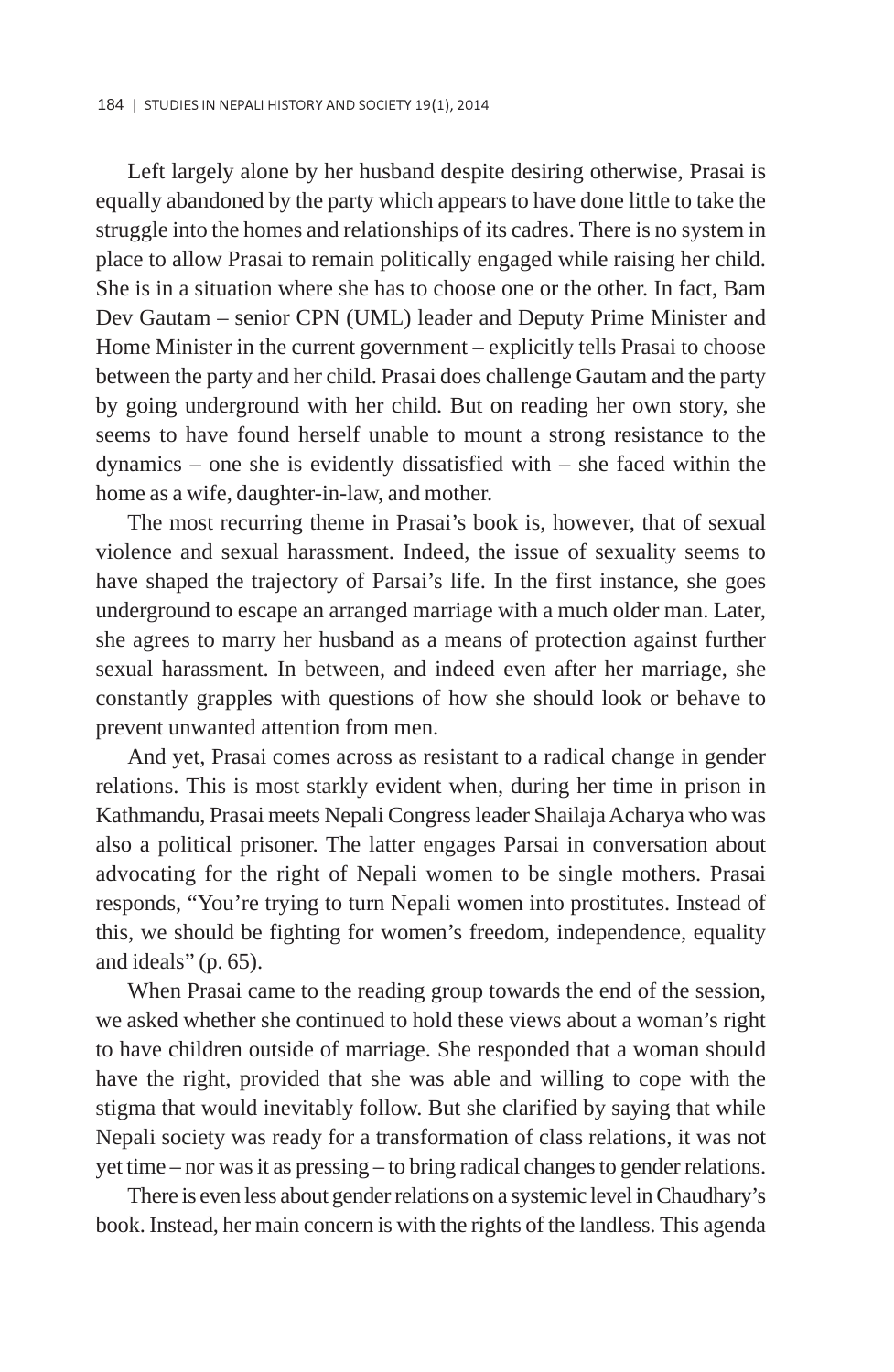is consistent with her entry into political activism with the Land Rights Forum and her subsequent role as chairperson of the Parliamentary Committee on Natural Resources. Chaudhary is explicit in explaining that she chose to focus on land rights rather than women's right because the former issue lacked advocates while there were many others already working on the latter. This is an eminently convincing argument. But it does raise the question of why Chaudhary does not feel landlessness is a concern for the women's rights movement. This is especially so in a context where the mainstream women's movement has long fought for equal rights to ancestral property.

In Chaudhary too, we see a contrast between her relentless ferocity in taking on the feudal landlords against all odds to her seeming acceptance of abuse at home. As with Prasai, the threat of sexual violence also pervaded Chaudhary's life. She married to protect against rape by the landlords, she says. But she entered a marriage in which she faced physical and emotional abuse. Almost up to the point she became a CA member, her husband disapproved of her activism, forbade her from campaigning, abused her verbally, and even beat her, once breaking her arm on the suspicion of her seeing another man. Chaudhary herself says: "On the one hand was the workload I faced from the landowners, on the other hand was the abuse I faced at home. I suffered doubly" (p. 81). Why she tolerated it was a question the group spent some time with. Perhaps because she had nowhere else to go, was the suggestion. With all the energy she put into battling the oppressive kamalarã system, perhaps an occasional beating seemed a far smaller problem.

This is not to say that Chaudhary did not resist within her home. When she first began her activism, the landlords were of course angry. Afraid of how this anger might affect them, Chaudhary's family and community consistently wished her to give up her work. But she refused. Sneaking around to attend meetings and protests was a regular part of her life. She also explicitly defied her husband when he forbade her to travel for a meeting of the National Land Rights Forum. And after she became the vice-chair of the National Land Rights Forum in Phagun 2064 v.s., there is a shift in the way she talks about her husband; "I sent him to work in Kathmandu" (p. 97) she notes.

In the group, there was a general sense of admiration towards Chaudhary. Her courage in the face of overwhelming odds, her tenacity in learning new things (to read and write, work a computer, and drive a car as soon as she had the opportunity), and her skill as an organizer were all applauded. But it is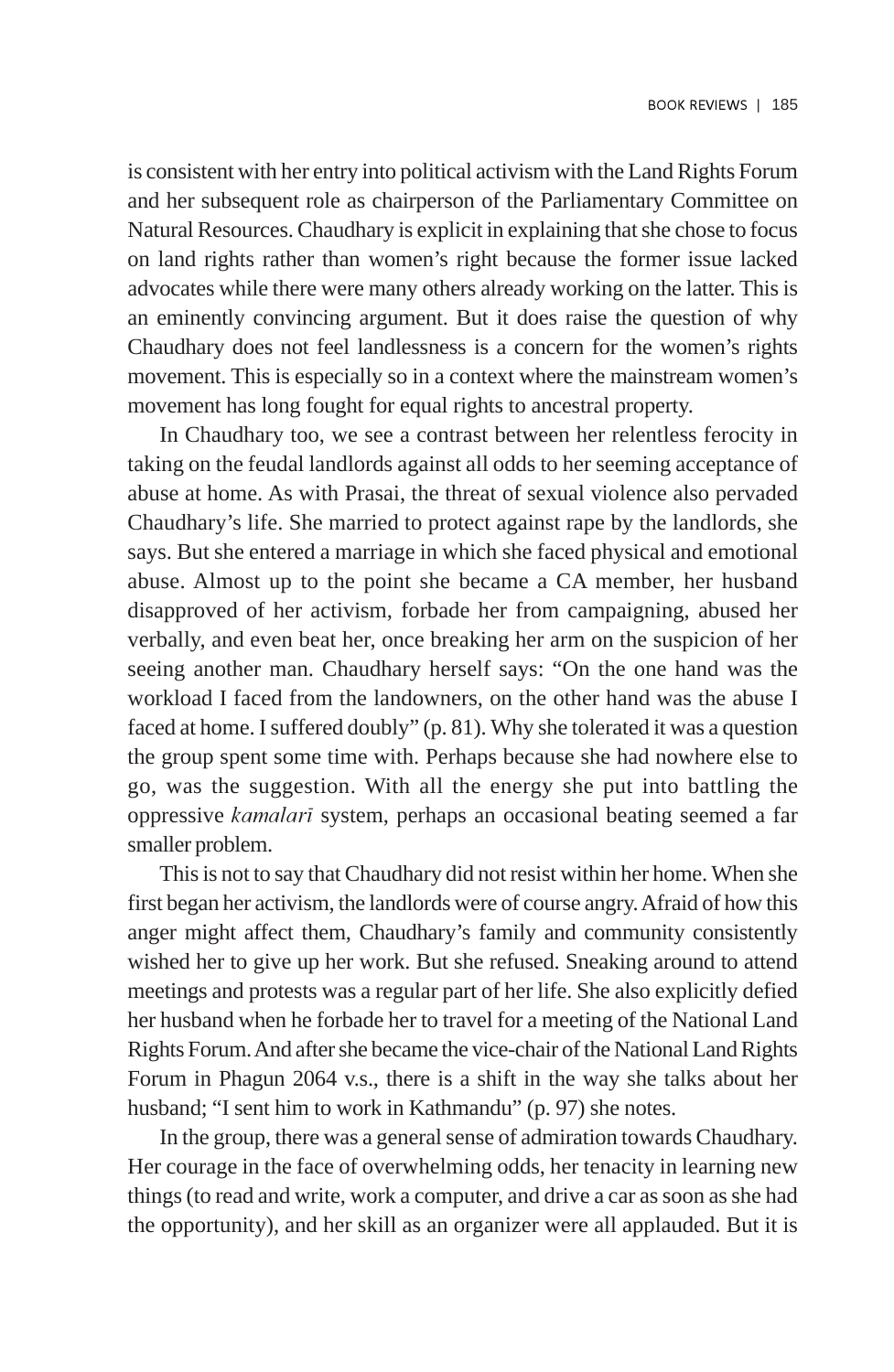not these traits that came to be recognized by her peers when she first entered the Constituent Assembly. One of her first experiences as a lawmaker was to have a female colleague point to her and comment: "Even such people are getting elected into the Constituent Assembly" (p. 109). Chaudhary went to the CA in 2008 wearing the only pair of clothes she had, and these clearly marked her as rural, poor, and not high-caste. She was mocked for this. Other CA members who were elected through the proportional system had similar experiences. They were called 'thumb print' members, dismissed because they were unable to read and write.

Chaudhary's experiences in the CA led to a discussion about the need to challenge how capability is defined in politics. Chaudhary's own capability has since been recognized by the party (as has been mentioned earlier, she was made chairperson of the Committee on Natural Resources and secured a much-coveted first-past-the-post ticket for the 2013 elections to CA II). But the initial dismissal based entirely on her dress and education points to the fact that 'capability' is often defined by the privileges of class, caste/ethnicity, and gender. This, in turn, becomes an entry point into opposing reservations and quotas which allow historically marginalized groups to enter national level politics. Indeed, it is a significant barrier to women's entry into politics and their rise to decision-making positions.

#### Public, Private: Blurring the Lines

What does these two women's placing of a systemic overhaul of gender relations as a low priority tell us? First, the priorities of the two women are likely motivated by different factors. For Prasai, as for others seeped in classical Marxism, the gender imbalance will largely sort itself out once class relationships are reengineered. The party never strove to make the home a site of politics, either gradual or radical. For Chaudhary, her priorities are shaped by two decades of indignities suffered under a brutal system of near slavery. Ownership of land, access to crucial natural resources, and the right to dignified labor are more pressing than any woman-focused work.

Considering their individual trajectories, Prasai's and Chaudhary's priorities are understandable. But what does their perception of a woman's agenda as distinct from the issues that occupy them say about the feminist movement in Nepal? This brought the group back to two long-standing and related critiques of the women's movement in Nepal. First, the movement is exclusive, peopled largely by upper-caste and upper-class urban women.